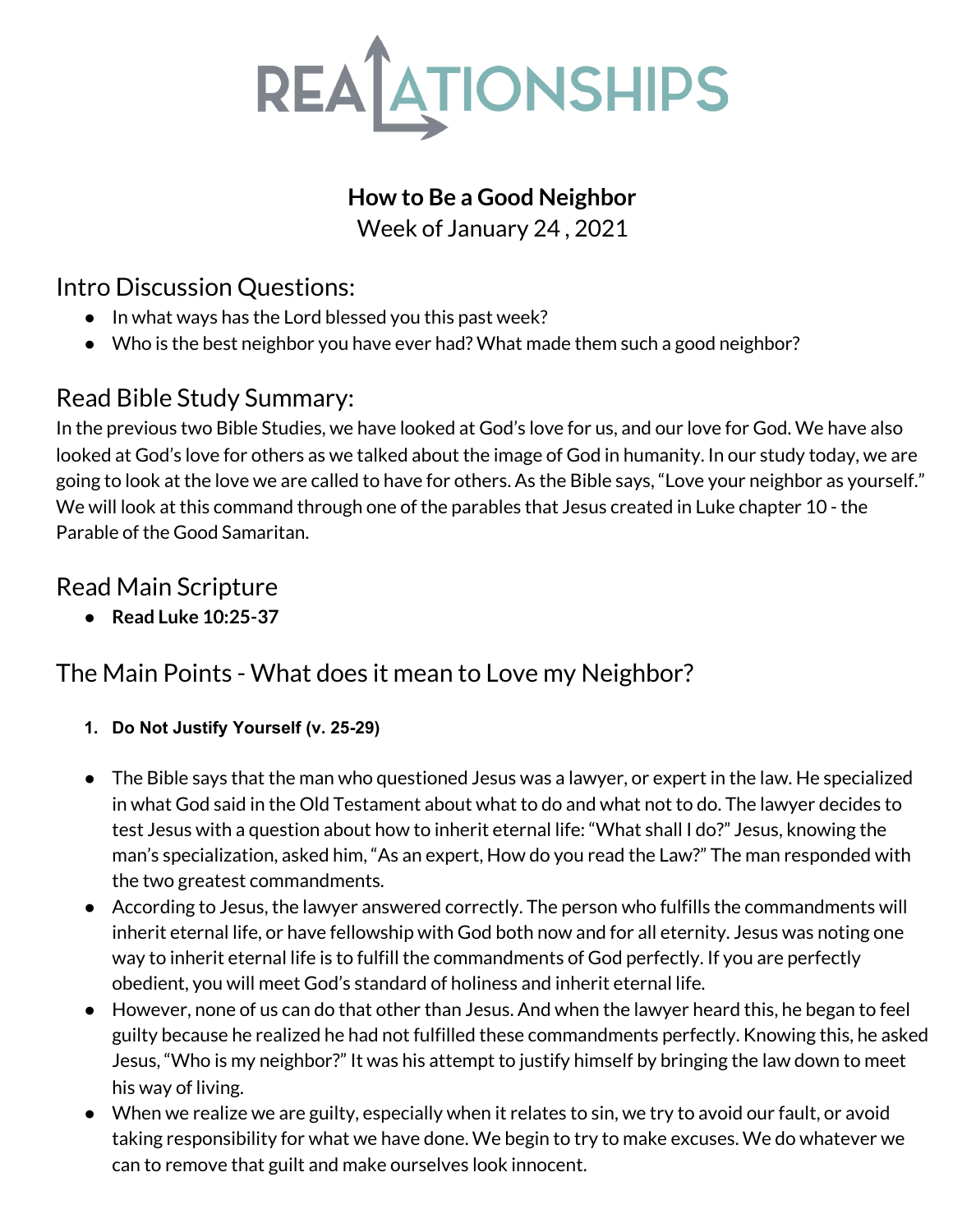- *Read Proverbs 28:13 - "Whoever concealstheirsins does not prosper, but the one who confesses and renounces them finds mercy*"
- $\circ$  Ask Question Reflect on your past and present. In what ways have you justified, or in what ways do *you currently see yourself making excusesforsin in your life?*

#### **2. Do Not Qualify Recipients (v. 30-35)**

- In response to the lawyer's question, "Who is my neighbor," Jesus tells a story of a man who robbed, beaten, and left for dead. Surely, this man needs some love.
- So, Jesus shares two characters who would presumably show love to this man: a priest and a levite. These servants of God returning from worshiping God ought to love the man. However, both saw him, did nothing, and passed him by.
- The third character, a Samaritan, helped the man fully. And, the fact that the Samaritan shows up as the hero in this story who goes to great lengths to care for the hurting man, would have disgusted the lawyer. You see Jews hated Samaritans and Samaritans hated Jews.
- Jesus used this big plot twist to reveal to the lawyer that there are certain people he has already deemed unworthy of receiving his love. The lawyer has excluded viewing some people as his neighbor. For him, the Samaritans would never be considered a neighbor and therefore should not be shown love. He has placed qualifications on the recipients of his love. He is only willing to love those he likes.
	- *■ Ask Question: Who is God bringing to your mind that you have already decided is unfit to receive your love?*

#### **3. Love Without Limits (v. 36-37)**

- Jesus asked the man, "Which of these three, do you think, proved to be a neighbor to the man who fell among the robbers?" His question sought to radically change the perspective of the lawyer. The lawyer wanted to know who he had to love in order to fulfill the commandment to love your neighbor as yourself. The lawyer is focused on the object of the love. Who qualifies as a recipient?
- Yet, Jesus does not define a neighbor as the object, he asked a question to reveal the neighbor as the subject. Who was the giver of love in the story? The man is wondering who he is responsible to love. Jesus said, "Do not focus on who you are responsible to love, instead be focused on your heart that you are responsible to make loving."
- Mr. Rogers was a devout Christian and ordained minister who sought to show the world and particularly children how to be a neighbor. When expressing his understanding of this commandment, he said, "I hope you're proud of yourself for the times you've said 'yes,' when all it meant was extra work for you and was seemingly helpful only to somebody else." This is the love that only the Spirit-filled, Christ-loving, Bible-obeying Christian can carry out. This is a love without limits. This would be loving your neighbor as yourself, and is the love God calls us to express to others
	- *Read John 15:13* Greater love has no one than this, that someone lay down his life for his friends.
	- *Read Romans* 5:10 Yet, God through Jesus has displayed and even greater love, he has laid down his life for his enemies.